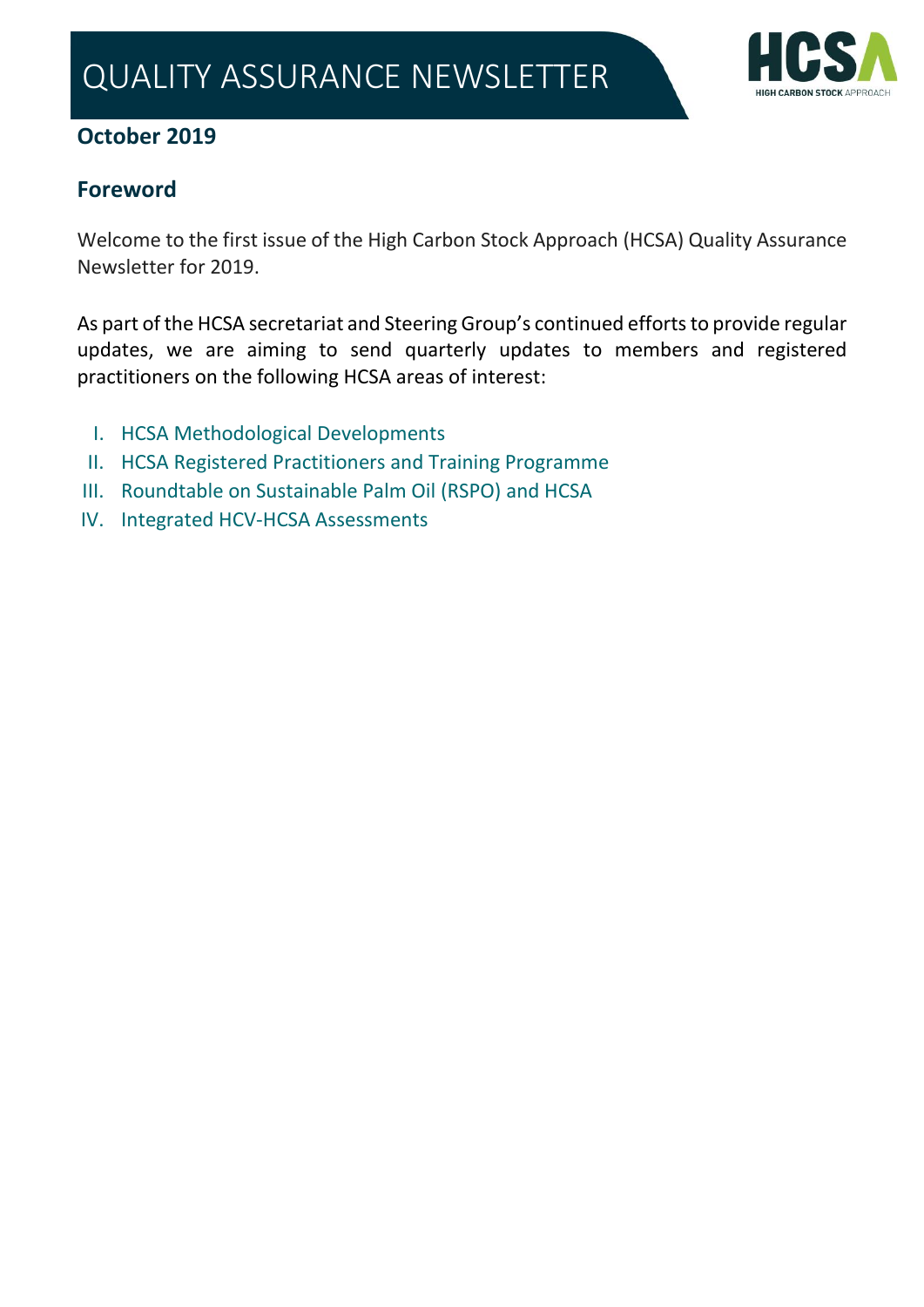

### <span id="page-1-0"></span>I. HCSA Methodological Developments – Technical Panel

The HCSA Technical Panel was created to provide technical expertise, advice and support on technical questions and guidance within HCSA to ensure clarity and standardisation of implementation of the HCSA methodology. The panel will be coordinated by the HCSA secretariat and the soon to be recruited Technical Director.

## Technical Panel Members<sup>1</sup>

| <b>Name</b>             | Organisation                |
|-------------------------|-----------------------------|
| <b>Patrick Anderson</b> | Forest Peoples Programme    |
| Neville Kemp            | Ekologika                   |
| <b>Alex Thorpe</b>      | <b>Ata Marie</b>            |
| <b>Charlotte Opal</b>   | <b>Earthworm Foundation</b> |
| <b>Grant Rosoman</b>    | Greenpeace                  |

#### Integrated Quality Assurance Advice Note Series

HCVRN Assessor Licensing Scheme (ALS) conducts the quality assurance of integrated HCV-HCSA assessment reports. In November 2017, the HCV-HCSA assessment manual was published and in 2018 the ALS started to receive the first integrated assessment reports for evaluation. Integrated assessments and their evaluation are still relatively new, where all parties are learning with experience. As the ALS receives more integrated reports, the ALS is working together with the HCSA Technical Panel to address practical questions and to provide clarity and interpretation guidance where needed. We have therefore started an Advice Note Series to provide clarification on interpretation of requirements in the High Conservation Value (HCV)-HCSA assessment manual or HCSA toolkit and quality assurance as it arises.

The information in this advice note represents the current HCSA interpretation of various topics related to the quality assurance of HCV-HCSA assessment reports. Assessors and report evaluators may reference and follow the advice note, where it differs from information in the HCSA Toolkit and/or ALS documents (i.e. integrated manual and reporting templates and associated guidance). Over time, the experience gained during the evaluation of integrated reports and the

<sup>&</sup>lt;sup>1</sup> Technical Panel ToR is at final stage of finalisation and is due to be approved by the HCSA Executive Committee on  $3^{rd}$ November 2019.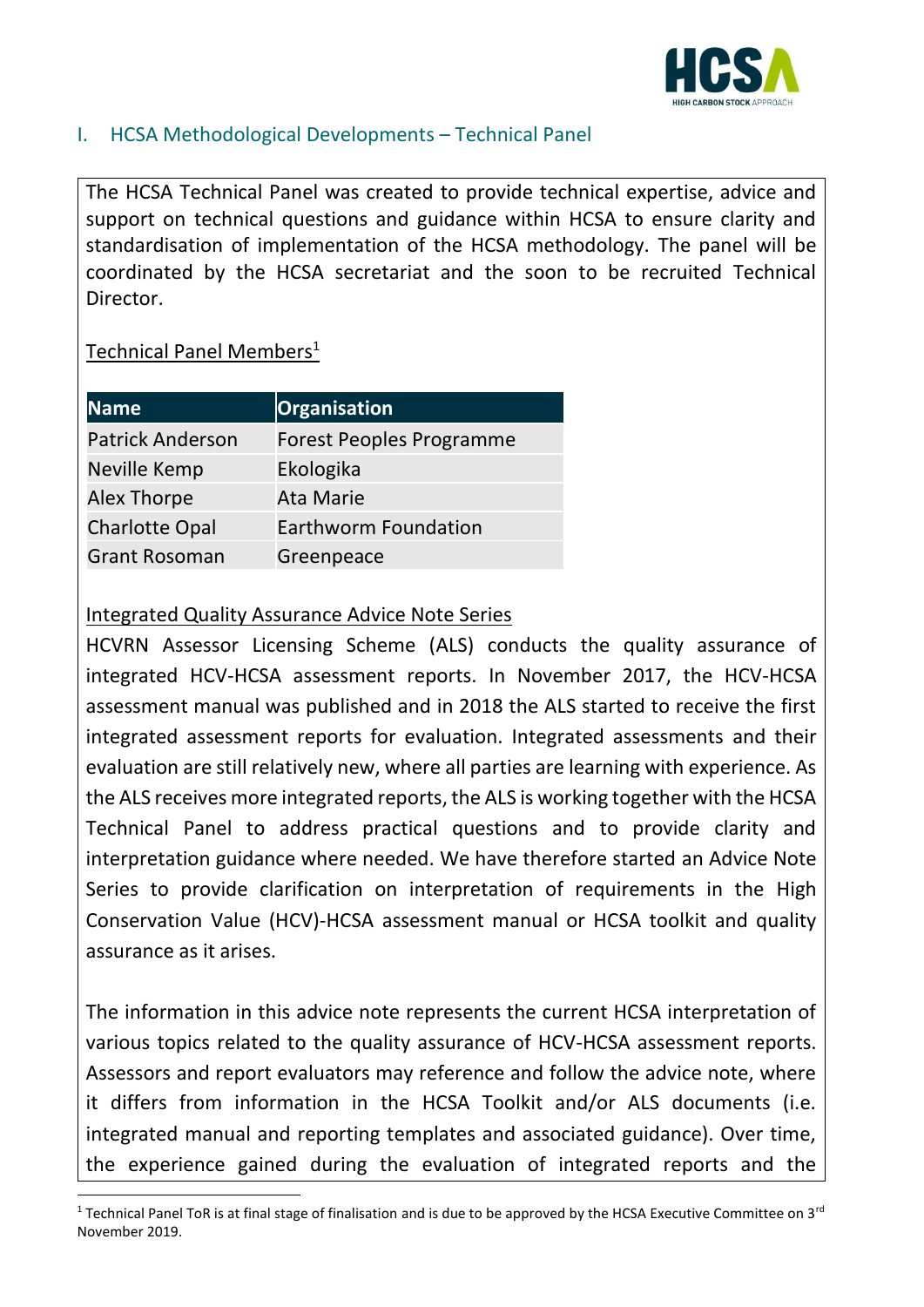

discussions leading to new advice notes will contribute to training materials and updated guidance and requirements for integrated assessments.

The first Advice Note was published on 22 October 2019 and discusses technical questions related to food security, the number of locations of forest plots, how to use national forest inventory information, and the due diligence requirements for companies doing integrated assessments. We encourage all practitioners to read the Advice Note to help their understanding of these complex topics. The note can be downloaded [here.](http://highcarbonstock.org/wp-content/uploads/2019/10/Advice-Note-01-HCV-HCSA-Assessments.pdf)

#### <span id="page-2-0"></span>II. HCSA Registered Practitioners and Training Programme

The HCSA Training Provider Programme was developed in 2019 under the Quality Assurance Working Group (QAWG). The aim of this training programme is to socialise to individuals and companies as well as register HCSA training providers and qualified HCSA practitioners. This HCSA Training Provider Programme is open to HCSA practitioners or individuals (on behalf of practitioner organisation). The programme starts with an application from interested organisations. Below is the **HCSA Training Provider Process Flow**:

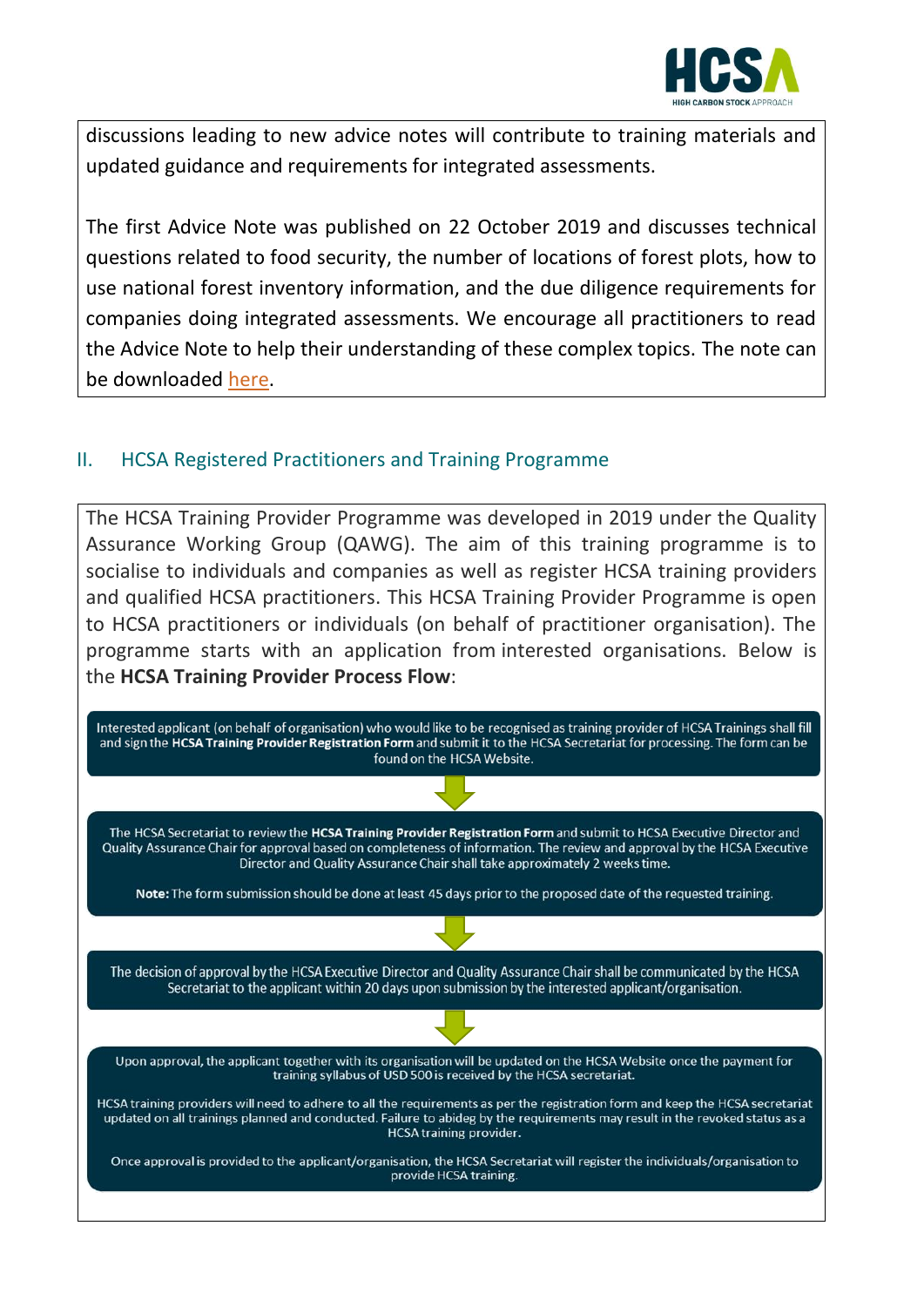

Once registered, training providers will be able to train individuals to become registered HCSA practitioners. HCSA practitioners who go through training and pass the exam can:

- 1. Lead HCSA assessments if they are part of a registered practitioner organisation, i.e. one with two trained people;
- 2. Be one of the two required HCSA-trained team members for HCSA stand-alone assessments;
- 3. Be the required HCSA specialist on HCV-HCSA integrated teams.

| Organisation                     | Registered Languages<br>Number of<br><b>Trainers</b> |                                                  | <b>Experience</b>                                                                                                                                                                                                                 |
|----------------------------------|------------------------------------------------------|--------------------------------------------------|-----------------------------------------------------------------------------------------------------------------------------------------------------------------------------------------------------------------------------------|
| PT. Hijau Daun                   | $\mathbf{1}$                                         | English                                          | Indonesia, Malaysia, Papua New<br>Guinea                                                                                                                                                                                          |
| PT. Remark Asia                  | 9                                                    | English, Bahasa<br>Indonesia                     | Indonesia, Malaysia                                                                                                                                                                                                               |
| PT.<br>Gagas<br>Dinamiga Aksenta | $\overline{7}$                                       | <b>English</b>                                   | Bahasa Indonesia, Indonesia, Malaysia                                                                                                                                                                                             |
| Earthworm<br>Foundation          | 9                                                    | English, Bahasa<br>Indonesia,<br>Spanish, French | Peru, Mexico, Ivory Coast, Ghana,<br>Liberia, Nigeria, Indonesia,<br>Malaysia, Papua New Guinea,<br>Cambodia, Solomon Islands                                                                                                     |
| Proforest                        | 13                                                   | English                                          | Bahasa Indonesia, Malaysia, Indonesia, Papua New<br>French, Spanish, Guinea, Thailand, Uganda,<br>Portuguese, Nigeria, Ghana, Sierra Leone,<br>Bahasa Malaysia, Liberia, Ivory Coast, Cameroon,<br>Gabon, Peru, Ecuador, Colombia |

[Registered Training Providers](http://highcarbonstock.org/hcsa-training-providers/) (as of October 2019)

## <span id="page-3-0"></span>III. Roundtable on Sustainable Palm Oil (RSPO) and HCSA

Integration of the HCSA toolkit into RSPO P&C 2018

HCSA has identified three teams to collaborate with the RSPO. All major decision points are being proposed to be consulted and approved by the HCSA EC. We have a formal collaboration with the RSPO on High Forest Cover Landscape (HFCL) within High Forest Cover Country (HFCC) through the [No Deforestation Joint Steering Group](http://highcarbonstock.org/rspo-and-hcsa-collaborate-to-implement-no-deforestation-in-high-forest-cover-landscapes/)  (NDJSG) and are now seeking formal collaboration with RSPO on 7.12 outside HFCC/L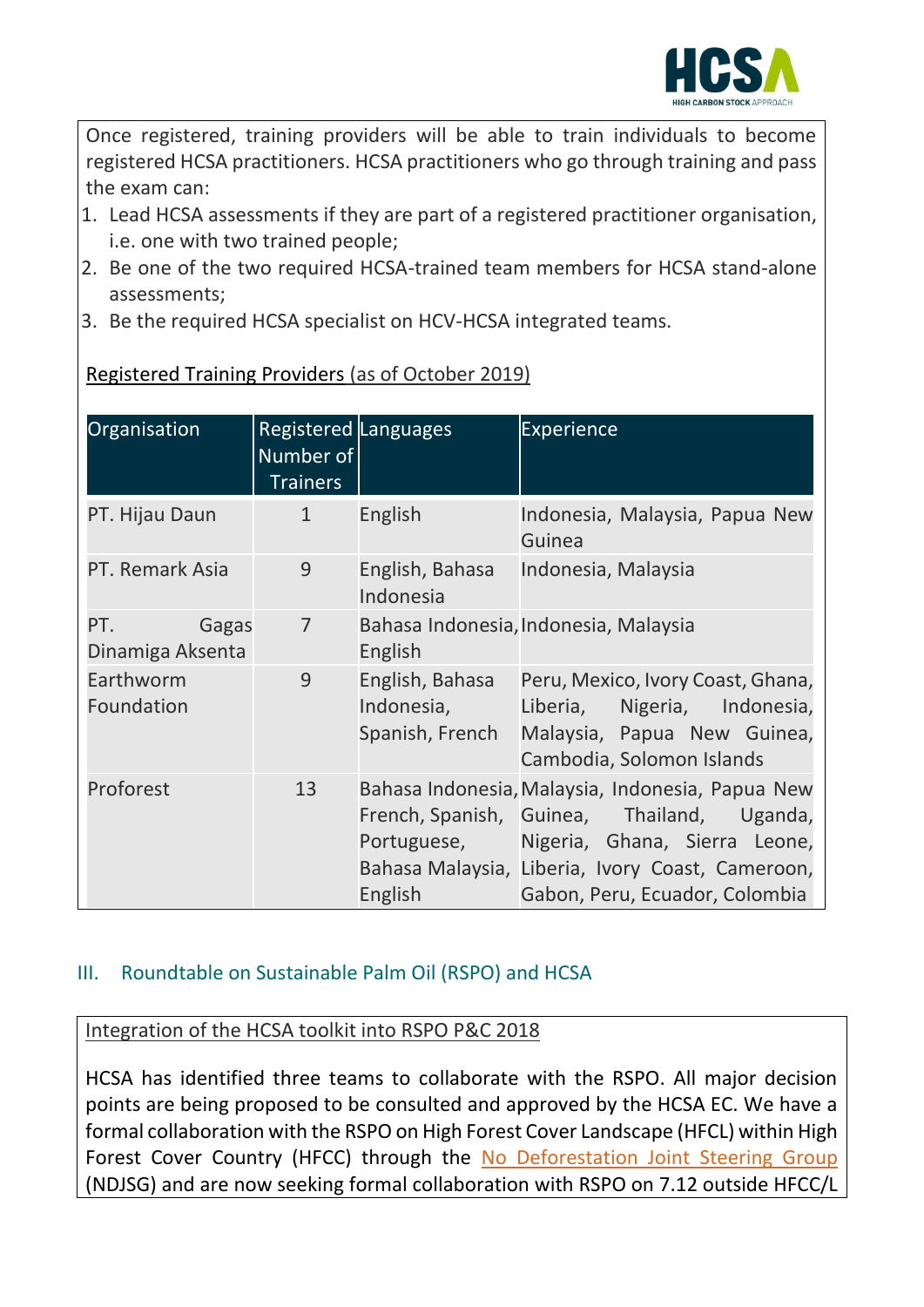

and independent smallholders to ensure our collaboration is clear, comprehensive and well planned.

| HCSA-RSPO area of collaboration                        | Latest Update(s)                       |
|--------------------------------------------------------|----------------------------------------|
| The NDJSG: To support and guide the development and    | RSPO secretariat is planning for the   |
| implementation of the procedures, methodologies and    | next NDJSG call (between 11-15         |
| guidance for Criterion 7.12 (RSPO's no deforestation   | November 2019) to reconvene and        |
| requirement), particularly around High Forest Cover    | update on the progress and next steps. |
| countries and landscapes (HFCC/L);                     |                                        |
|                                                        |                                        |
| Latest update on other engagements related to RSPO:    | HCSA secretariat has requested for     |
| RSPO Independent Smallholder Standard (ISS):<br>1.     | formal collaboration for other non     |
| Integration of HCSA into RSPO ISS.                     | HFCC related processes but pending     |
| Final draft of RSPO ISS has included protection of     | for outcome from RSPO<br>ongoing       |
| HCS forests and is pending for RSPO Board of           | governance review process.             |
| Governors approval during the next RSPO                |                                        |
| General Assembly 2019 in Bangkok.                      |                                        |
| RSPO has posted a call for an Independent              |                                        |
| Consultant to review the RSPO HCV Approach for         |                                        |
| Smallholders and the HCSA's Approach on HCS            |                                        |
| for Smallholders. HCSA requested to be involved        |                                        |
| in the selection of the consultancy and to have        |                                        |
| joint decision making on this consultancy work.        |                                        |
| HCSA RSPO Engagement Group: To support all other<br>2. |                                        |
| aspects of 7.12 implementation outside of HFCC and     |                                        |
| independent smallholders' integration                  |                                        |
| RSPO has published Interpretation of Indicator         |                                        |
| 7.12.2 and Annex 5 for the RSPO Principles and         |                                        |
| Criteria 2018 on 21 June 2019. The aim of this         |                                        |
| announcement is to provide clarity and guidance        |                                        |
| for the interpretation of Indicator 7.12.2 of the      |                                        |
| RSPO Principles and Criteria (P&C) 2018, whereby       |                                        |
| any new land clearing after 15 November 2018           |                                        |
| must be preceded by an HCV-HCSA assessment.            |                                        |
| RSPO secretariat has shared a draft of the New         |                                        |
| Planting Procedure (NPP) for HCSA's review.            |                                        |
| HCSA has provided feedback on the draft NPP on         |                                        |
| 30 August 2019.                                        |                                        |
|                                                        |                                        |

HCSA standalone Peer Review Process: As the HCSA peer review process does not provide a pass or fail result but rather feedback to identify any weaknesses with recommendations for additional actions, RSPO has requested for HCSA to review the existing HCSA Peer Reviewer template to provide clear guidance for certification purposes. It was agreed in the Quality Assurance Working Group physical meeting in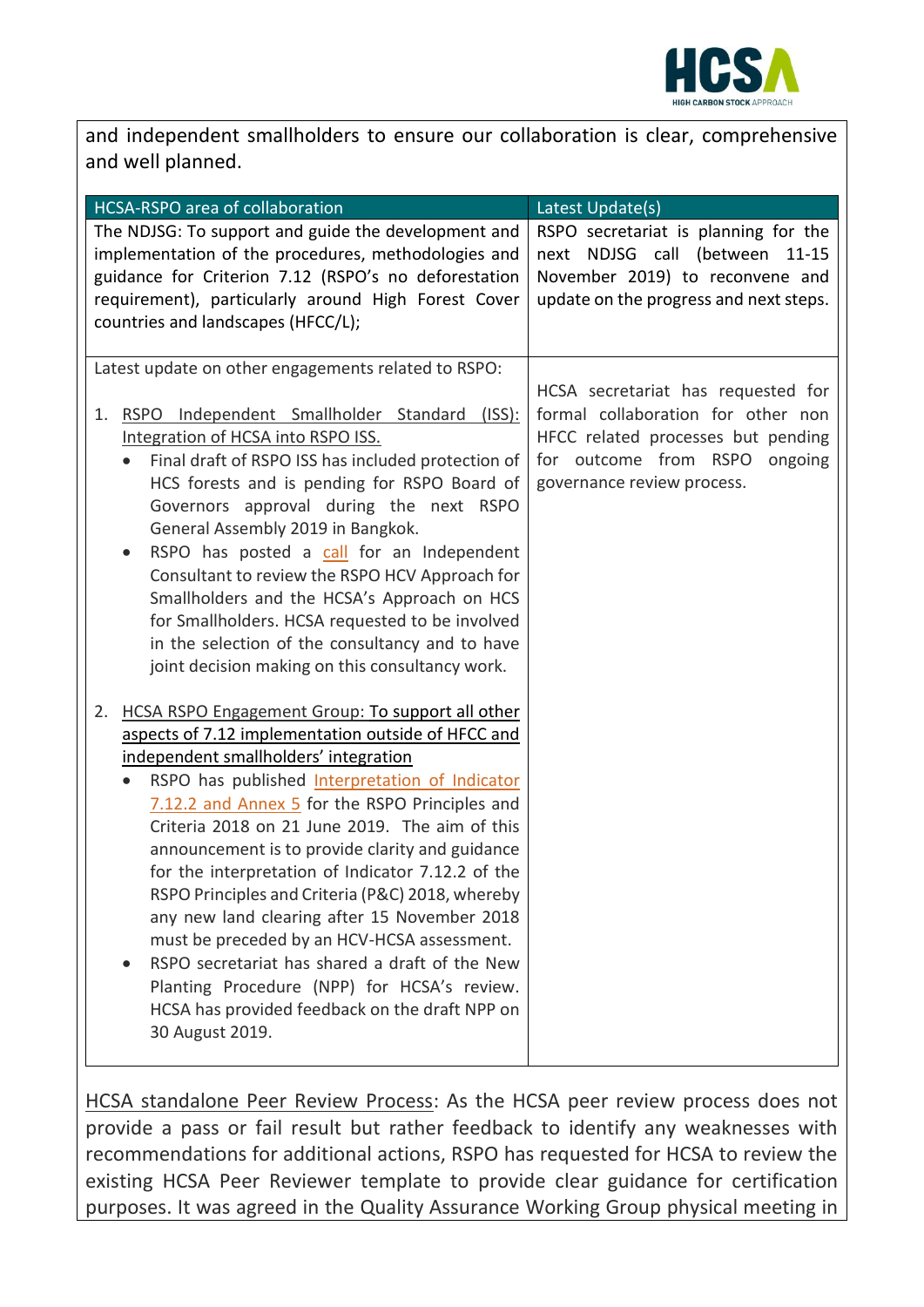

Yogyakarta in April 2019, to include a pass/fail recommendation for the High Carbon Stock (HCS) forest identification sections of the HCSA assessment. RSPO has proposed to engage an expert to lead on revising the HCSA Peer Review template to include the pass/fail mechanism for the HCS forest identification sections and clear recommendations in the Peer Review Report to allow RSPO to determine compliance for their certification process. RSPO is finalising a ToR for this consultancy work.

### <span id="page-5-0"></span>IV. Integrated HCV-HCSA Assessment- High Conservation Value Resource Network

The HCSA Steering Group together with HCVRN developed a manual for the integrated HCV-HCSA assessments to support the identification of High Carbon Stock (HCS) forests alongside High Conservation Values (HCVs). A detailed technical HCV-HCSA assessment manual was prepared by the HCVRN and the HCS Approach and published in November 2017. All joint HCV-HCSA assessments will need to follow this manual and new quality assurance procedures via the HCV Assessor Licensing Scheme (ALS). This integration is applicable to companies who have commitments to no deforestation of HCS forests and protection of HCV areas.

#### The HCV-HCSA Assessment Process

All relevant updates on HCV-HCSA assessments are available from HCVRN website [here.](https://hcvnetwork.org/category/hcv-hcsa/)



An HCV-HCSA assessment must be led by an assessor with an ALS license. At least two assessment team members (including the lead assessor) must be registered HCS approach practitioners. At least one member of the assessment team must be a Geographic Information System (GIS) and remote sensing expert. In addition, there must be at least one team member with social expertise, including community facilitation and participatory mapping. Team members must be able to communicate